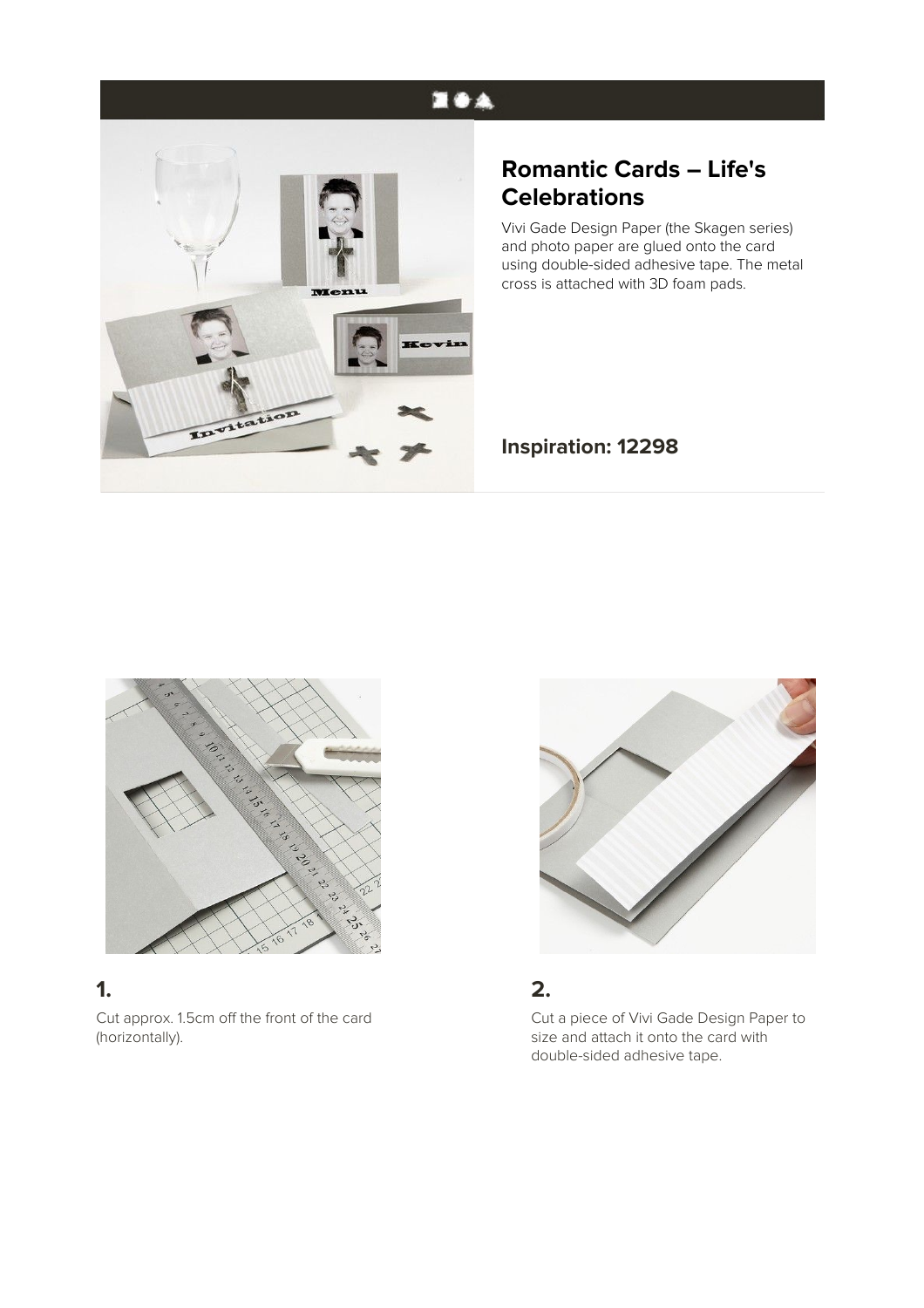

### **3.**

Tie a piece of silver-plated wire onto a cross. Twist the ends around a thick needle.



### **4.**

Attach the cross onto the card with 3D foam pads.



#### **5.**

Print out a photo and glue it onto a piece of pearlescent card which fits the front of the card. Glue this inside the card.



#### **6.**

Attach a piece of printed photo paper – the same size as the back of the card – using double-sided adhesive tape. Print out the menu or write it with a silver gel pen.